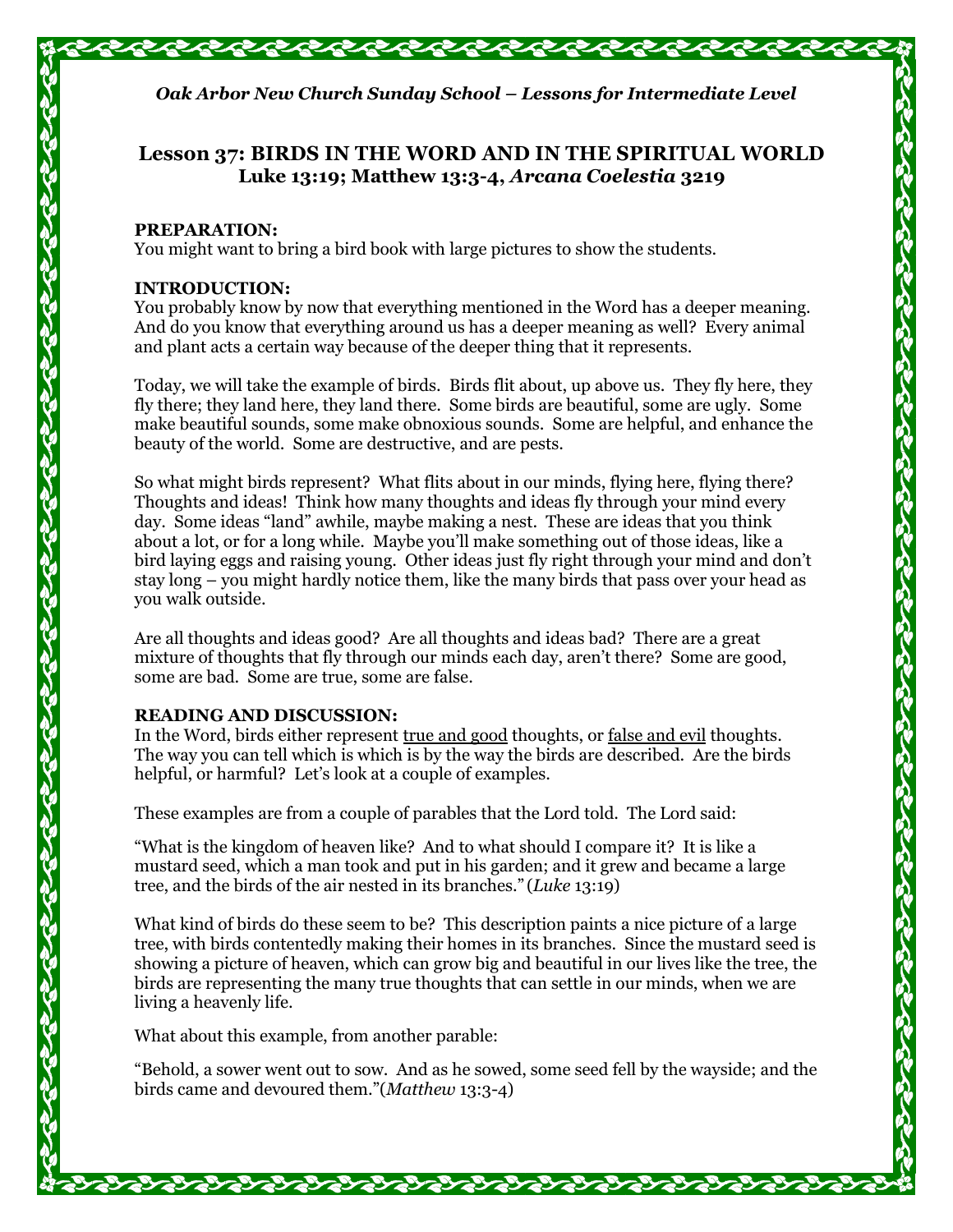#### *Lesson 37 – Oak Arbor New Church Sunday School, page 2*

Were these helpful birds? Not at all. The seeds that could have grown into plants were instead snatched away and devoured, before they could even take root. These birds are a picture of false or wrong ideas, that can snatch away things that the Lord is trying to plant in our minds.

In the spiritual world, animals and other things appear because of things that angels or spirits are talking about. When angels or spirits talk about thoughts and ideas, birds appear in the world of spirits. The way the birds look depends on what kinds of thoughts are being talked about.

Do you think thoughts and ideas come from outside of us, and flow into our minds, or from inside of us? When you see a snake, what do you think? Do you think, "Cool!" or do you think "Gross!" Does everyone think the same thing when they see a snake? No, it all depends on what's inside them already. If they have an affection for reptiles inside them, they'll think, "Cool." If they have an aversion to reptiles, they'll think, "Gross!" It's not the snake out there that is causing the thought. The snake is just bringing a certain thought up, a thought that comes from a feeling that is already inside the person.

Swedenborg witnessed many times the amazing symbolism of the things that appear in the spiritual world. Here is one account that he wrote about:

**Once, in the world of spirits, I saw some birds. One was dark and ugly, but two others were noble and beautiful. When I saw them, suddenly, some spirits fell upon me so violently that my nerves and bones began to tremble and shake. I thought that these must be evil spirits attacking me, trying to destroy me, because this has happened before. But this was not the case. When the trembling stopped, I spoke to the spirits who had fallen on me, and asked them what was the matter.**

**The spirits said that they had fallen down from a certain heavenly society, where they were having a conversation with angels about thoughts and where they come from. These spirits had held the opinion that thoughts come from outside of us, and flow into our minds through our senses. The angels, on the other hand, had held the opinion that thoughts flow from within.**

**Since the spirits were wrong in this matter, they had fallen down, right out of that heavenly society. It was not, they told Swedenborg, that they had been thrown out. Angels never throw anyone out or down. It was because their ideas were wrong that they had fallen down themselves.**

**So this was the reason that I had seen those birds. The dark and ugly bird had represented the wrong idea, about thoughts coming from outside of us, that these two spirits had been talking about. The beautiful and noble birds had represented the right ideas that the angels had been talking about.**

**Even though it seems like thoughts can come from outside of us, they always come from within** (retold from *AC* 3219).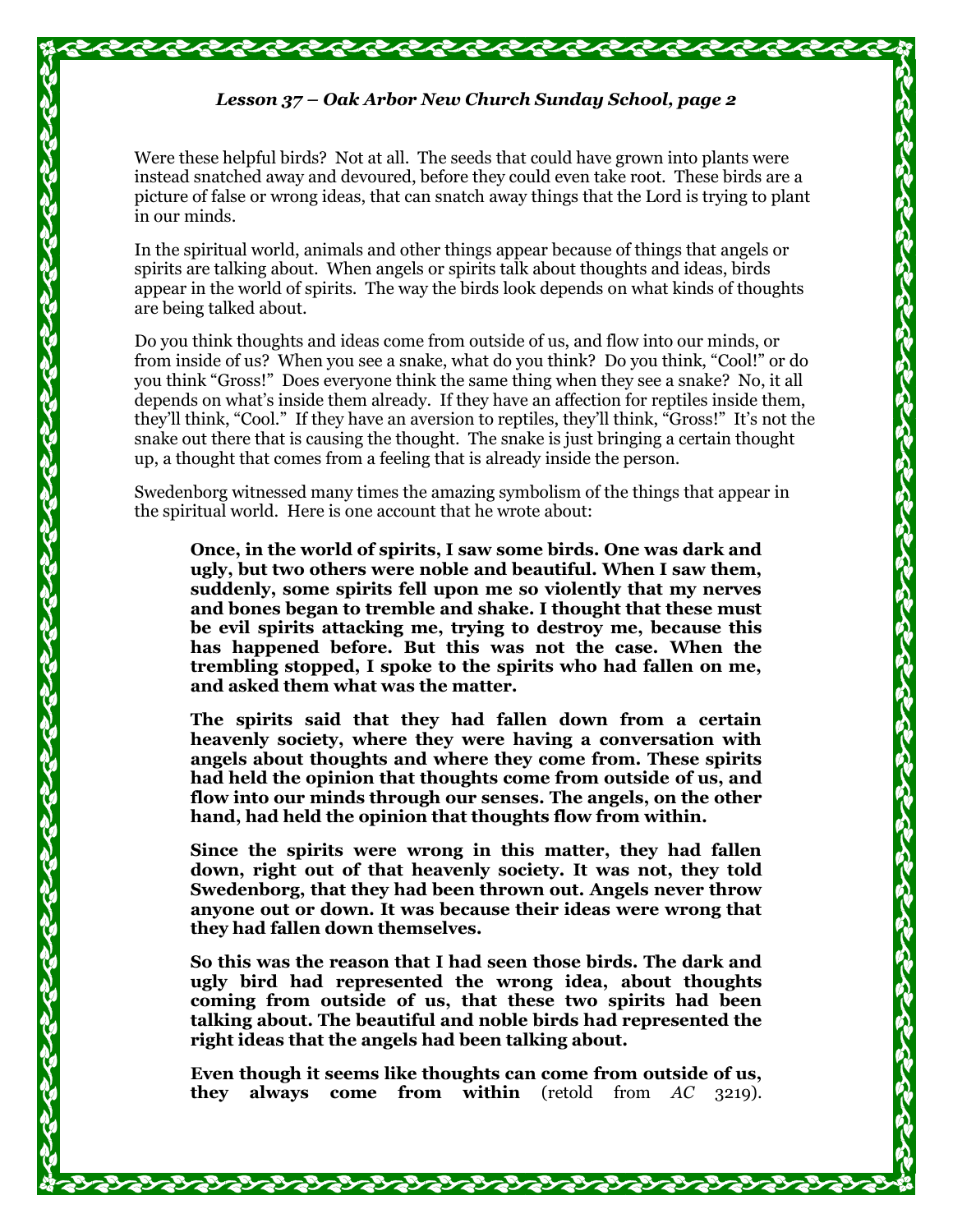### *Lesson 37 – Oak Arbor New Church Sunday School, page 3*

#### **PROJECT: Rainbow Birds**

Do the enclosed "Rainbow birds" project.

#### **Supplies:**

colored construction paper cut into long strips about ½ inch wide scissors stapler white glue toothpicks pens, nails or knitting needles to curl the paper strips *(I use scissors to curl ribbon so scissors may work for this, but you might also want to try using pens.)*

Consult with the children as to exactly what they'd like to do.

They could make a display of just colorful birds, to represent true thoughts, OR They could make a display of some colorful birds, and some birds that are only black or black and gray, to represent both true thoughts and false thoughts.

#### **Procedure:**

When the birds are finished, glue them onto a background paper or poster board. Photocopy this page, then cut out the appropriate text below and glue that onto the picture as well. Display the picture somewhere at church.

# **Project Quotes**

# **Beautiful and noble birds represent true thoughts.**

# Dark and ugly birds represent false thoughts.